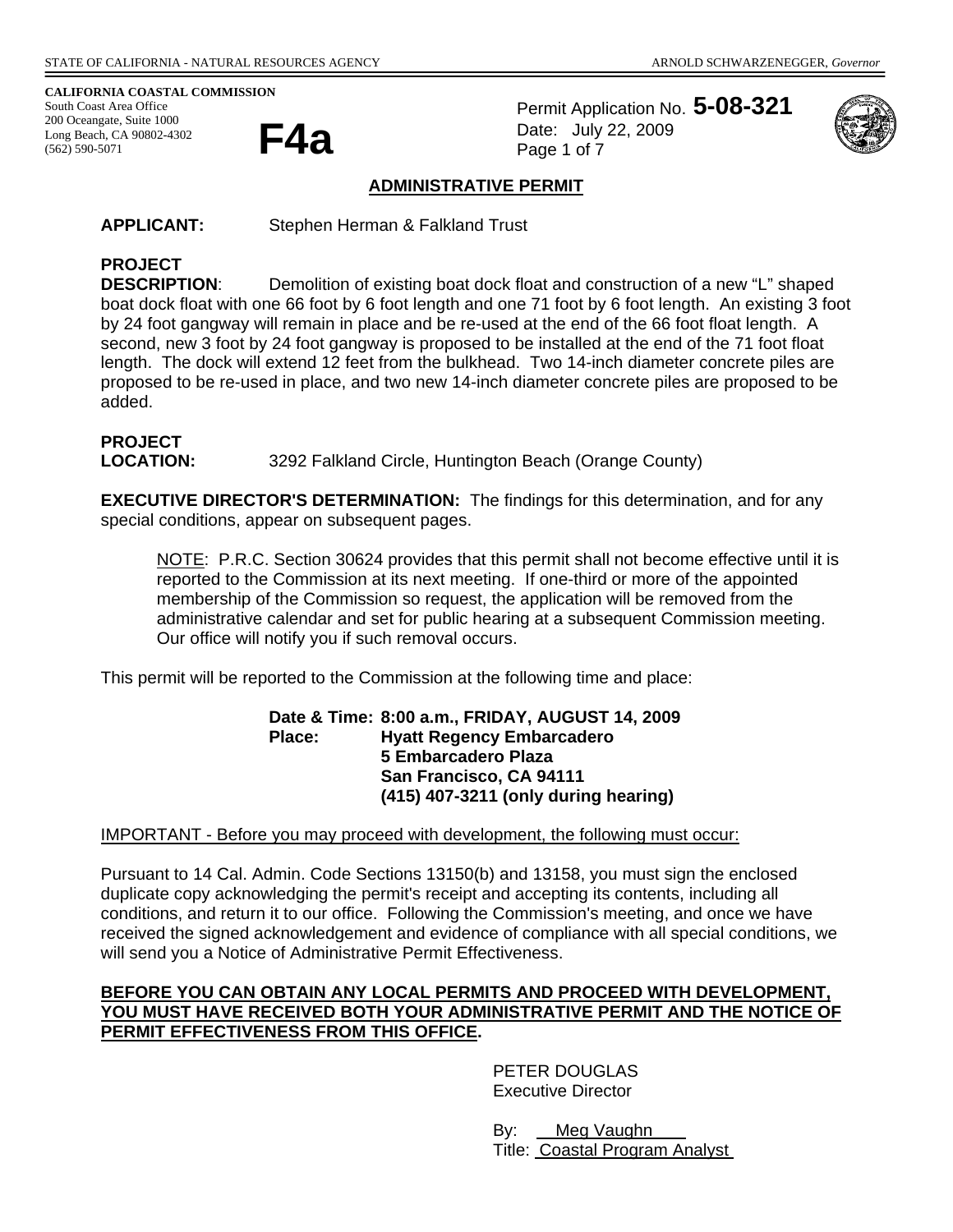## **STANDARD CONDITIONS:**

- 1. Notice of Receipt and Acknowledgment. The permit is not valid and development shall not commence until a copy of the permit, signed by the permittee or authorized agent, acknowledging receipt of the permit and acceptance of the terms and conditions, is returned to the Commission office.
- 2. Expiration. If development has not commenced, the permit will expire two years from the date this permit is reported to the Commission. Development shall be pursued in a diligent manner and completed in a reasonable period of time. Application for extension of the permit must be made prior to the expiration date.
- 3. Interpretation. Any questions of intent or interpretation of any term or condition will be resolved by the Executive Director or the Commission.
- 4. Assignment. The permit may be assigned to any qualified person, provided assignee files with the Commission an affidavit accepting all terms and conditions of the permit.
- 5. Terms and Conditions Run with the Land. These terms and conditions shall be perpetual, and it is the intention of the Commission and the permittee to bind all future owners and possessors of the subject property to the terms and conditions.

**SPECIAL CONDITIONS:** See pages four to seven.

# **EXECUTIVE DIRECTOR'S DETERMINATION (continued):**

The Executive Director hereby determines that the proposed development is a category of development, which, pursuant to PRC Section 30624, qualifies for approval by the Executive Director through the issuance of an Administrative Permit. Subject to Standard and Special Conditions as attached, said development is in conformity with the provisions of Chapter 3 of the Coastal Act of 1976 and will not have any significant impacts on the environment within the meaning of the California Environmental Quality Act. If located between the nearest public road and the sea, this development is in conformity with the public access and public recreation policies of Chapter 3.

# **FINDINGS FOR EXECUTIVE DIRECTOR'S DETERMINATION:**

## **A. Project Description**

The applicant proposes to demolish an existing boat dock float and construct a new "L" shaped boat dock float with one 66 foot by 6 foot length and one 71 foot by 6 foot length (both parallel to the bulkhead, see exhibit B). The subject lot is a harbor front lot, with two sides of the lot fronting on the water. An existing 3 foot by 24 foot gangway will remain in place and be re-used at the end of the 66 foot float length. A second, new 3 foot by 24 foot gangway is proposed to be installed at the end of the 71 foot float length. The dock will extend approximately 12 feet from the bulkhead. Two 14-inch diameter concrete piles are proposed to be re-used in place along the 66 foot float length, and two new 14-inch diameter concrete piles are proposed to be added along the 71 foot float length.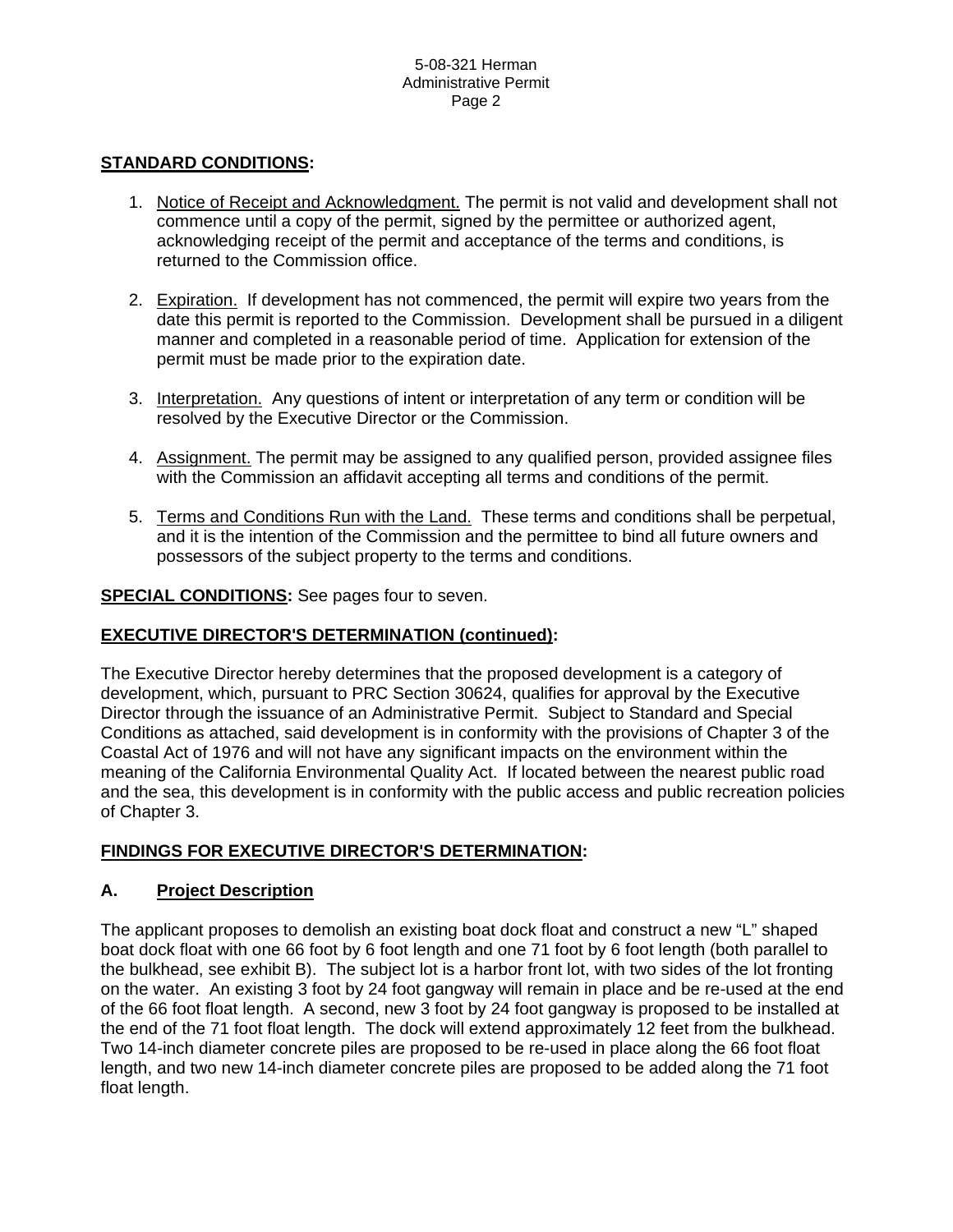#### 5-08-321 Herman Administrative Permit Page 3

The subject site is located at 3292 Falkland Circle, Huntington Beach, Orange County. The site fronts on Huntington Harbour. The majority of harbor front, residential development in Huntington Harbour is surrounded by private recreational boat docks. The proposed dock project is similar in function to other docks associated with residential development in the immediate vicinity. The boat dock will be used solely for boating recreation purposes. The site has been surveyed for eelgrass and for *Caulerpa taxilfolia.* No eelgrass was discovered within 15 feet of the project area. No *Caulerpa taxilfolia* was found either. In addition, Special Condition 4 requires a *Caulerpa taxilfolia* survey not more than 90 days prior to commencement of construction. The surveys are valid for a limited period of time (until the next growing season for eelgrass and 90 days for *Caulerpa taxilfolia*). If construction does not occur within the respective time periods, subsequent surveys will be required. Special conditions 3 and 4 identify the procedures necessary to be completed prior to beginning construction in case the surveys expire prior to commencement of construction. In addition, special conditions 3 and 4 identify post-construction eelgrass and Caulerpa taxifolia procedures. Public access in the area exists at Sunset County Beach, located approximately one half mile west of the subject site.

The proposed dock would be located within the waters of Huntington Harbour. In this area of Huntington Harbour, the water area is owned and administered by the City of Huntington Beach. The proposed project has received an approval in concept from the City of Huntington Beach Public Works Department.

# **B. Marine Resources**

The proposed recreational boat dock development and its associated structures are an allowable and encouraged marine related use. The project design includes the minimum sized pilings and the minimum number of pilings necessary for structural stability. There are no feasible less environmentally damaging alternatives available. As conditioned, the project will not significantly adversely impact eelgrass beds and will not contribute to the dispersal of the invasive aquatic algae, *Caulerpa taxifolia*. Further, as proposed and conditioned, the project, which is to be used solely for recreational boating purposes, conforms to Sections 30224 and 30233 of the Coastal Act.

# **C. Water Quality**

The proposed work will be occurring on, within, or adjacent to coastal waters. The storage or placement of construction material, debris, or waste in a location where it could be discharged into coastal waters would result in an adverse effect on the marine environment. To reduce the potential for construction related impacts on water quality, the Commission imposes special conditions requiring, but not limited to, the appropriate storage and handling of construction equipment and materials to minimize the potential of pollutants to enter coastal waters. To reduce the potential for post-construction impacts to water quality the Commission requires the continued use and maintenance of post construction BMPs. As conditioned, the Commission finds that the development conforms to Sections 30230 and 30231 of the Coastal Act.

## **D. Local Coastal Program**

Coastal Act section 30604(a) states that, prior to certification of a local coastal program ("LCP"), a coastal development permit can only be issued upon a finding that the proposed development is in conformity with Chapter 3 of the Act and that the permitted development will not prejudice the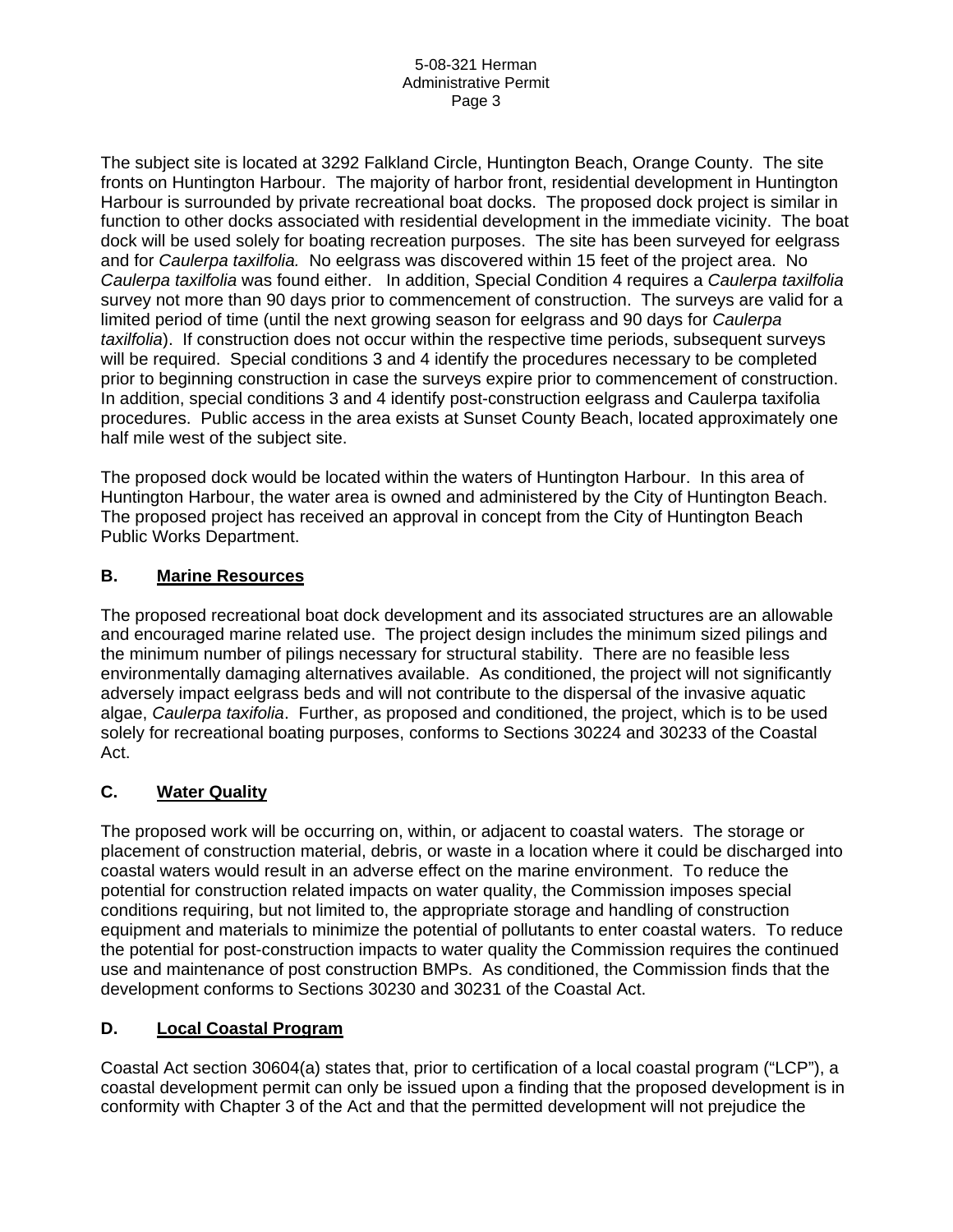ability of the local government to prepare an LCP that is in conformity with Chapter 3. An LCP for the City of Huntington Beach was effectively certified in March 1985. However, the proposed development is occurring within an area of the Commission's original permit jurisdiction, due to the project location seaward of the mean high tide line. Consequently, the standard of review is the Coastal Act and the City's LCP is used only as guidance. As conditioned, the proposed development is consistent with Chapter 3 of the Coastal Act and with the certified LCP for the area.

# **E. California Environmental Quality Act (CEQA)**

As conditioned, there are no feasible alternatives or additional feasible mitigation measures available that would substantially lessen any significant adverse effect that the activity may have on the environment. Therefore, the Commission finds that the proposed project, as conditioned to mitigate the identified impacts, is the least environmentally damaging feasible alternative and can be found consistent with the requirements of the Coastal Act to conform to CEQA.

# **SPECIAL CONDITIONS:**

# **1. Construction Responsibilities and Debris Removal**

- (a) No construction materials, equipment, debris, or waste shall be placed or stored where it may be subject to wave, wind, or rain erosion and dispersion.
- (b) Any and all construction material shall be removed from the site within 10 days of completion of construction.
- (c) Machinery or construction materials not essential for project improvements shall not be allowed at any time in the intertidal zone.
- (d) If turbid conditions are generated during construction a silt curtain shall be utilized to control turbidity.
- (e) Floating booms shall be used to contain debris discharged into coastal waters and any debris discharged shall be removed as soon as possible but no later than the end of each day.
- (f) Non-buoyant debris discharged into coastal waters shall be recovered by divers as soon as possible after loss.

## **2. BEST MANAGEMENT PRACTICES PROGRAM**

By acceptance of this permit the applicant agrees that the long-term water-borne berthing of boat(s) in the approved dock and/or boat slip will be managed in a manner that protects water quality pursuant to the implementation of the following BMPs.

- (a) Boat Cleaning and Maintenance Measures:
	- 1. In-water top-side and bottom-side boat cleaning shall minimize the discharge of soaps, paints, and debris.
	- 2. In-the-water hull scraping or any process that occurs under water that results in the removal of paint from boat hulls shall be prohibited. Only detergents and cleaning components that are designated by the manufacturer as phosphate-free and biodegradable shall be used, and the amounts used minimized.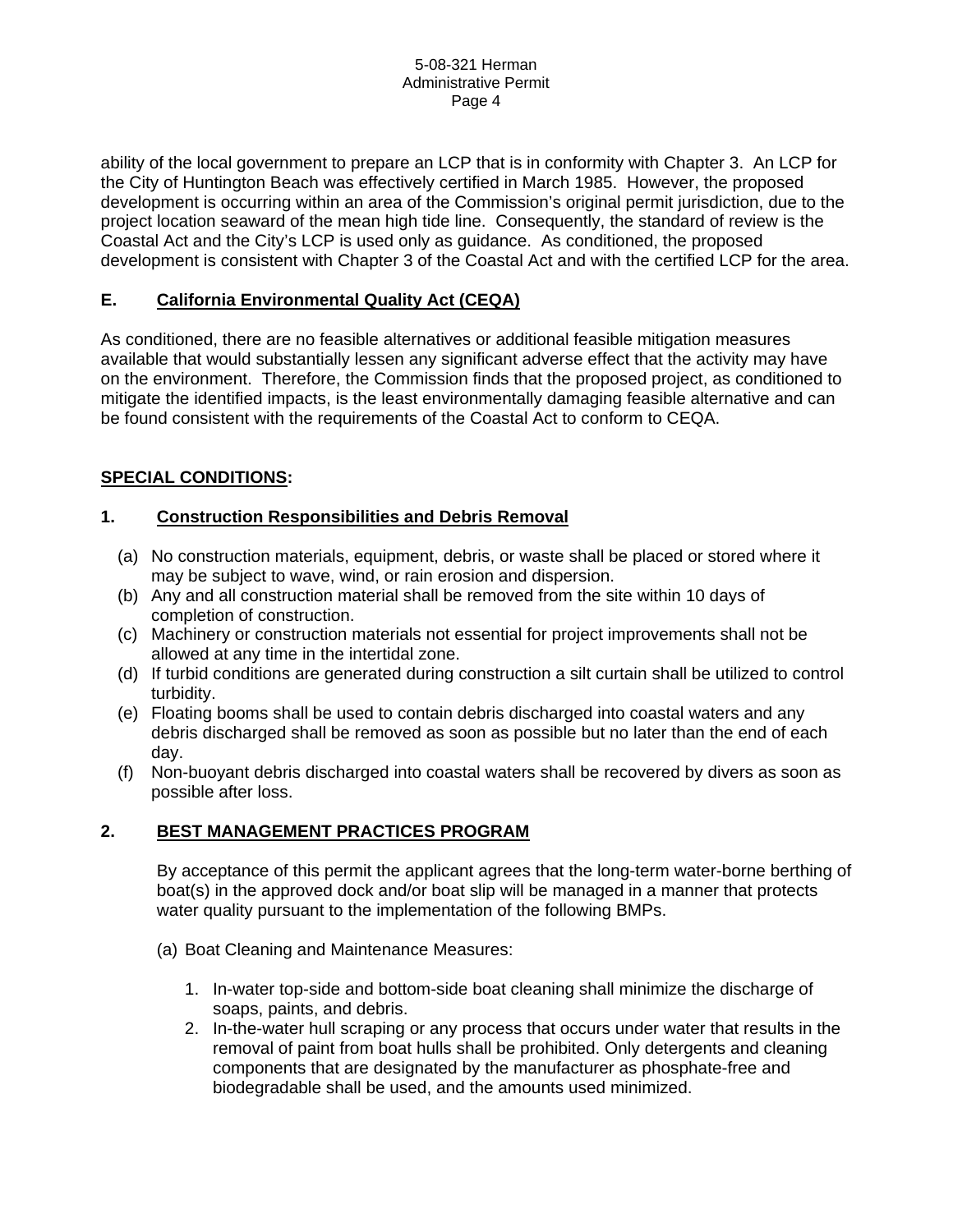#### 5-08-321 Herman Administrative Permit Page 5

- 3. The applicant shall minimize the use of detergents and boat cleaning and maintenance products containing ammonia, sodium hypochlorite, chlorinated solvents, petroleum distillates or lye.
- (b) Solid and Liquid Waste Management Measures:
	- 1. All trash, recyclables, and hazardous wastes or potential water contaminants, including old gasoline or gasoline with water, absorbent materials, oily rags, lead acid batteries, anti-freeze, waste diesel, kerosene and mineral spirits shall be disposed of in a proper manner and shall not at any time be disposed of in the water or gutter.
- (c) Petroleum Control Management Measures:
	- 1. Boaters will practice preventive engine maintenance and will use oil absorbents in the bilge and under the engine to prevent oil and fuel discharges. Oil absorbent materials shall be examined at least once a year and replaced as necessary. Used oil absorbents are hazardous waste in California. Used oil absorbents must therefore be disposed in accordance with hazardous waste disposal regulations. The boaters will regularly inspect and maintain engines, seals, gaskets, lines and hoses in order to prevent oil and fuel spills. The use of soaps that can be discharged by bilge pumps is prohibited.
	- 2. If the bilge needs more extensive cleaning (e.g., due to spills of engine fuels, lubricants or other liquid materials), the boaters will use a bilge pump-out facility or steam cleaning services that recover and properly dispose or recycle all contaminated liquids.
	- 3. Bilge cleaners which contain detergents or emulsifiers will not be used for bilge cleaning since they may be discharged to surface waters by the bilge pumps.

# **3. Eelgrass Survey**

- **A. Pre Construction Eelgrass Survey**. A valid pre-construction eelgrass (Zostera marina) survey shall be completed during the period of active growth of eelgrass (typically March through October). The pre-construction survey shall be completed prior to the beginning of construction and shall be valid until the next period of active growth. The survey shall be prepared in full compliance with the "Southern California Eelgrass Mitigation Policy" Revision 8 (except as modified by this special condition) adopted by the National Marine Fisheries Service and shall be prepared in consultation with the California Department of Fish and Game. The applicant shall submit the eelgrass survey for the review and approval of the Executive Director within five (5) business days of completion of each eelgrass survey and in any event no later than fifteen (15) business days prior to commencement of any development. If the eelgrass survey identifies any eelgrass within the project area which would be impacted by the proposed project, the development shall require an amendment to this permit from the Coastal Commission or a new coastal development permit.
- **B. Post Construction Eelgrass Survey**. If any eelgrass is identified in the project area by the survey required in subsection A of this condition above, within one month after the conclusion of construction, the applicant shall survey the project site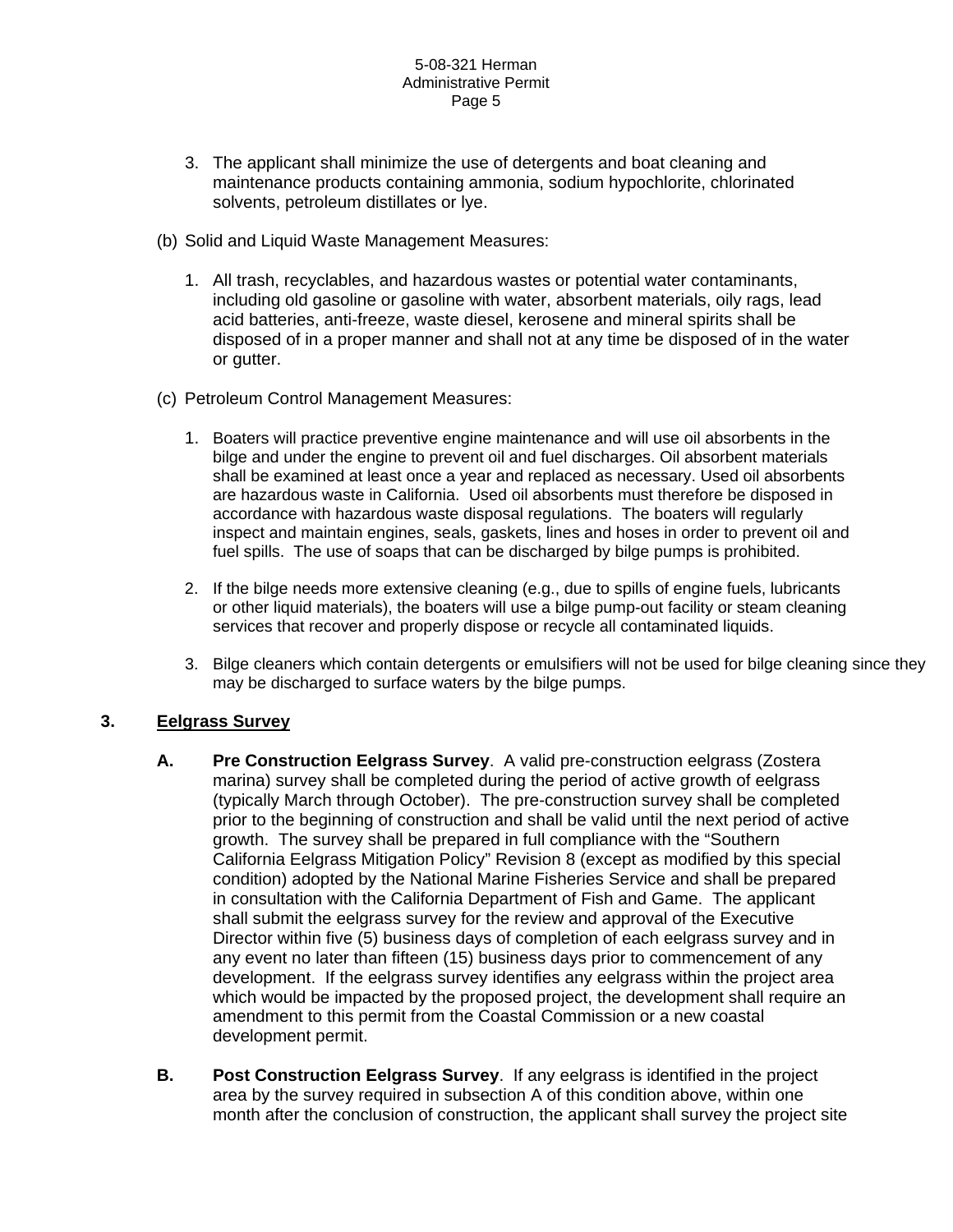#### 5-08-321 Herman Administrative Permit Page 6

to determine if any eelgrass was adversely impacted. The survey shall be prepared in full compliance with the "Southern California Eelgrass Mitigation Policy" Revision 8 (except as modified by this special condition) adopted by the National Marine Fisheries Service and shall be prepared in consultation with the California Department of Fish and Game. The applicant shall submit the post-construction eelgrass survey for the review and approval of the Executive Director within thirty (30) days after completion of the survey. If any eelgrass has been impacted, the applicant shall replace the impacted eelgrass at a minimum 1.2:1 ratio on-site, or at another location, in accordance with the Southern California Eelgrass Mitigation Policy. All impacts to eelgrass habitat shall be mitigated at a minimum ratio of 1.2:1 (mitigation:impact). The exceptions to the required 1.2:1 mitigation ratio found within SCEMP shall not apply. Implementation of mitigation shall require an amendment to this permit or a new coastal development permit unless the Executive Director determines that no amendment or new permit is required.

## **4. Pre-construction** *Caulerpa Taxifolia* **Survey**

- A. Not earlier than 90 days nor later than 30 days prior to commencement or re-commencement of any development authorized under this coastal development permit (the "project"), the applicants shall undertake a survey of the project area and a buffer area at least 10 meters beyond the project area to determine the presence of the invasive alga *Caulerpa taxifolia*. The survey shall include a visual examination of the substrate.
- B. The survey protocol shall be prepared in consultation with the Regional Water Quality Control Board, the California Department of Fish and Game, and the National Marine Fisheries Service.
- C. Within five (5) business days of completion of the survey, the applicants shall submit the survey:
	- i. for the review and approval of the Executive Director; and
	- ii. to the Surveillance Subcommittee of the Southern California Caulerpa Action Team (SCCAT). The SCCAT Surveillance Subcommittee may be contacted through William Paznokas, California Department of Fish & Game (858/467-4218) or Robert Hoffman, National Marine Fisheries Service (562/980-4043), or their successors.
- D. If *Caulerpa taxifolia* is found within the project or buffer areas, the applicants shall not proceed with the project until 1) the applicants provide evidence to the Executive Director that all *C. taxifolia* discovered within the project area and all C. taxifolia discovered within the buffer area have been eliminated in a manner that complies with all applicable governmental approval requirements, including but not limited to those of the California Coastal Act, or 2) the applicants have revised the project to avoid any contact with *C. taxifolia*. No revisions to the project shall occur without a Coastal Commission approved amendment to this coastal development permit unless the Executive Director determines that no amendment is legally required.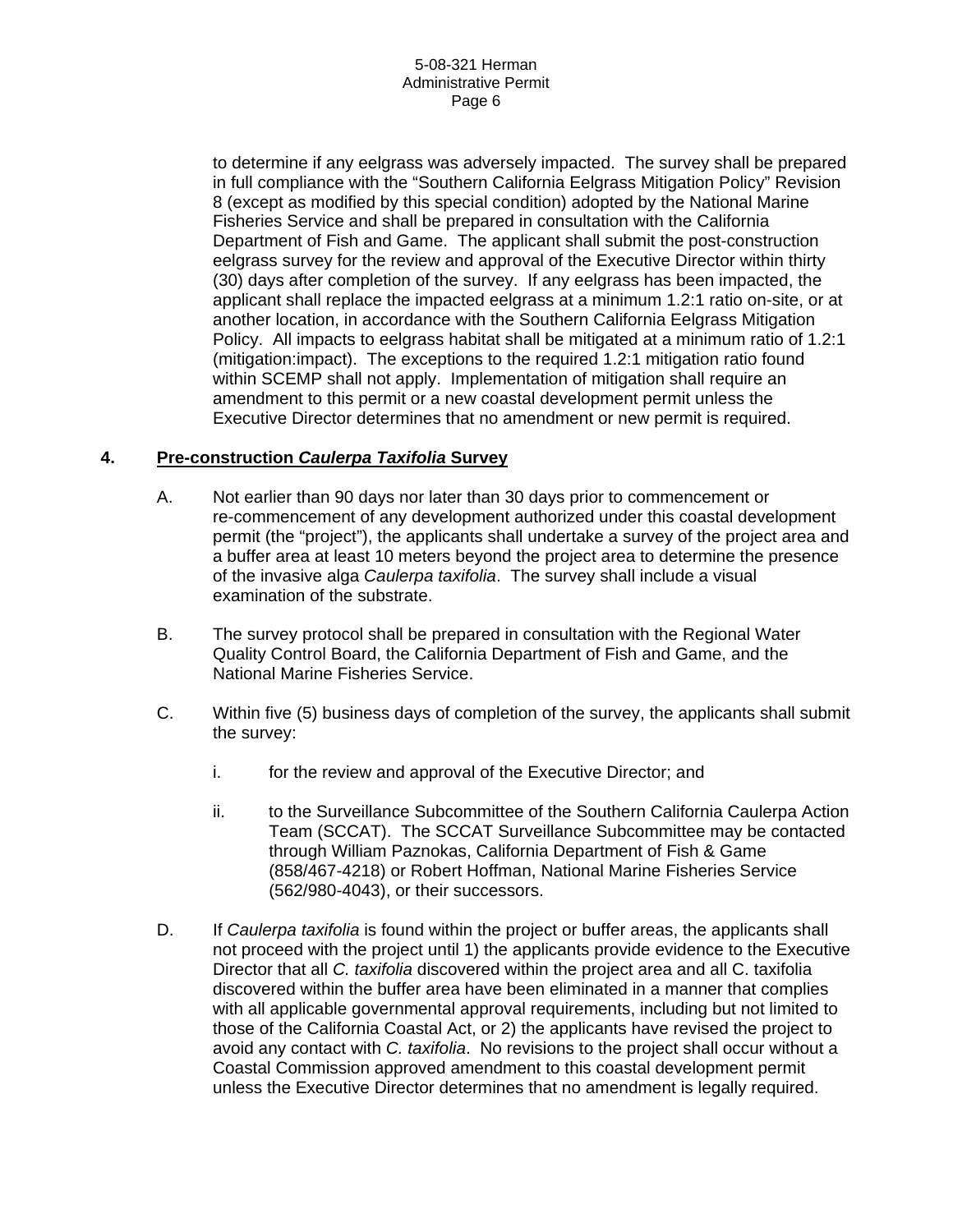# **ACKNOWLEDGMENT OF PERMIT RECEIPT/ACCEPTANCE OF CONTENTS:**

\_\_\_\_\_\_\_\_\_\_\_\_\_\_\_\_\_\_\_\_\_\_\_\_\_\_\_\_ \_\_\_\_\_\_\_\_\_\_\_\_\_\_\_\_\_\_\_\_\_\_

I/We acknowledge that I/we have received a copy of this permit and have accepted its contents including all conditions.

Applicants' Signature **Date of Signing** 

5-08-321 Herman btdk noEGpls Admin 8.09 mv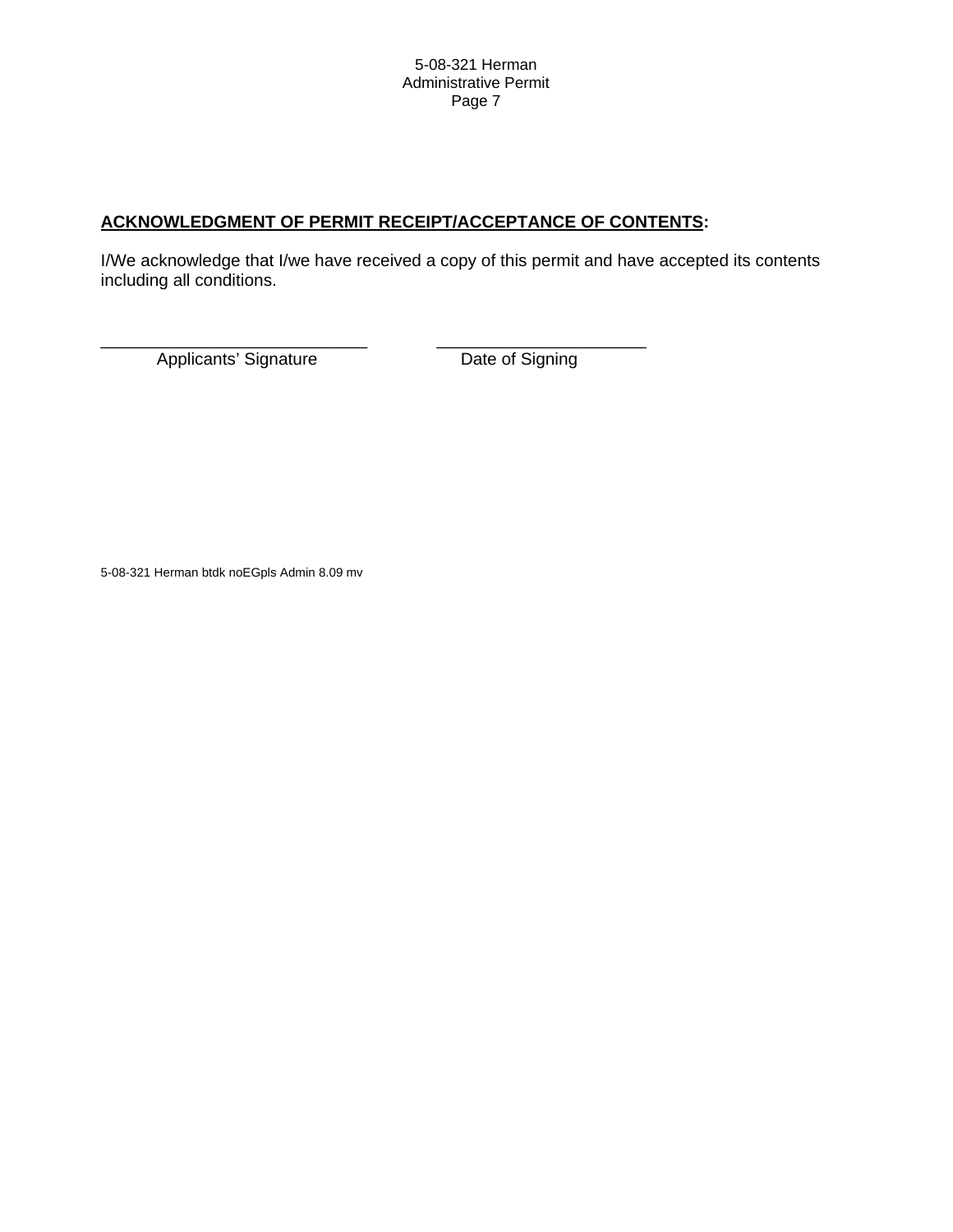

A= Subject Site<br>3292 Falkland Circle

**COASTAL COMMISSION**  $5 - 08 - 321$ <br>EXHIBIT #  $A$  $PAGE$ <sub>OF</sub>